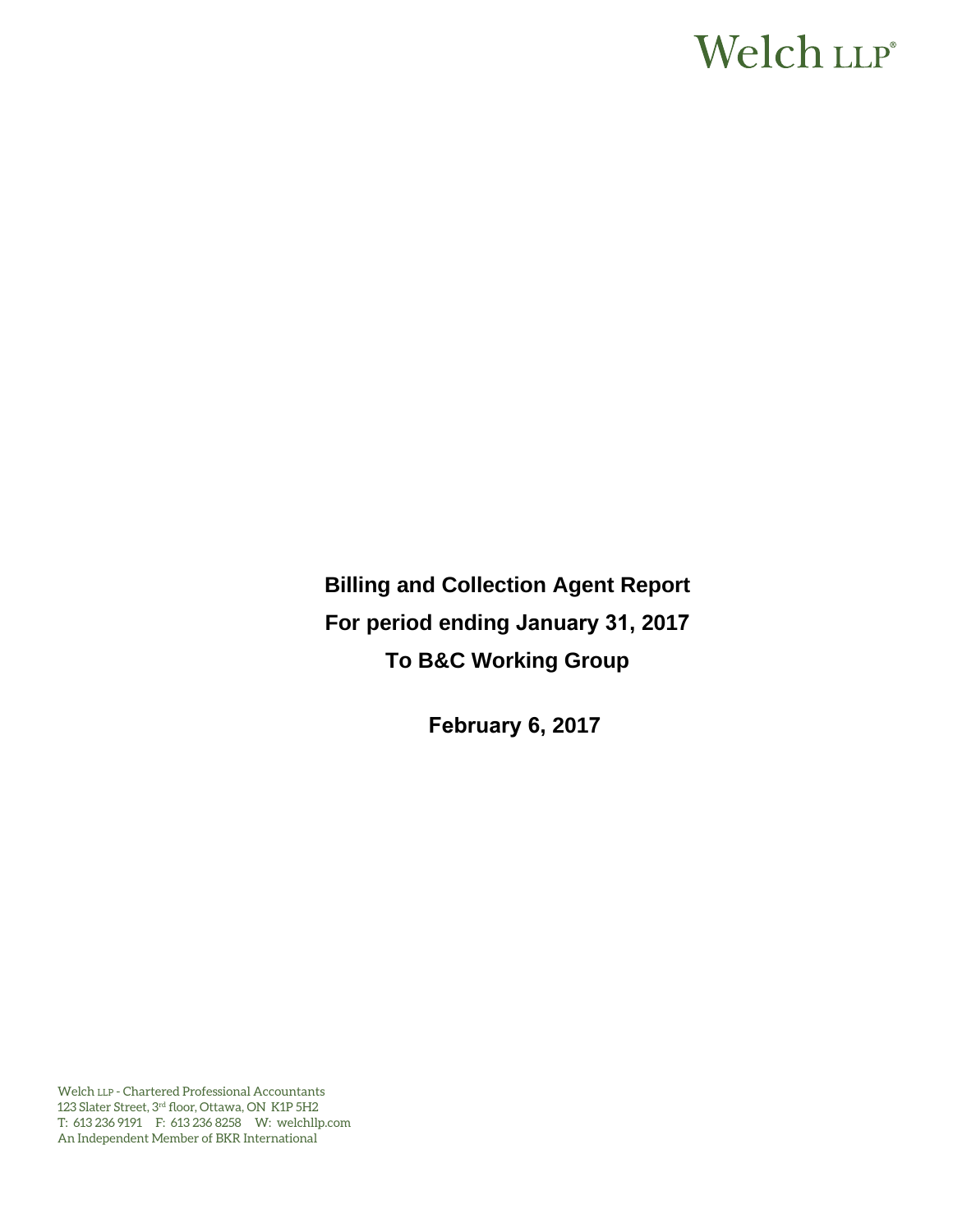### **NANPA FUND STATEMENT OF FINANCIAL POSITION January 31, 2017**

| <b>Assets</b>                                           |               |                 |
|---------------------------------------------------------|---------------|-----------------|
| Cash Balance in bank account                            |               | \$<br>3,923,288 |
| Receivable from US Carriers                             | 130,981       |                 |
| Receivable from Canada                                  | 9,741         |                 |
| Receivable from Caribbean countries                     | 5,464         |                 |
| Receivables forwarded to Treasury for collection        | 93,892        |                 |
| Allowance for uncollectible accounts                    | (104,400)     | 135,678         |
| <b>Total assets</b>                                     |               | 4,058,966       |
| <b>Less:</b> Accrued liabilities (see below for makeup) |               | (510, 051)      |
| <b>Fund balance</b>                                     |               | 3,548,915       |
| <b>Makeup of Accrued Liabilities</b>                    |               |                 |
| <b>Welch LLP</b>                                        | 28,336        |                 |
| <b>NEUSTAR Pooling 1K Block</b>                         | 255,292       |                 |
| <b>NEUSTAR NANP Administration</b>                      | 210,753       |                 |
| Data Collection Agent - USAC                            | 15,670        |                 |
|                                                         | \$<br>510,051 |                 |

**\*\*\*\*\*\*\*\*\*\*\*\*\*\*\*\*\*\*\*\*\*\*\*\*\*\*\*\*\*\*\*\*\*\*\*\*\*\*\*\*\*\*\*\*\*\*\*\*\*\*\*\*\*\*\*\*\*\*\*\*\*\*\*\*\*\*\*\*\*\*\*\*\*\*\*\*\***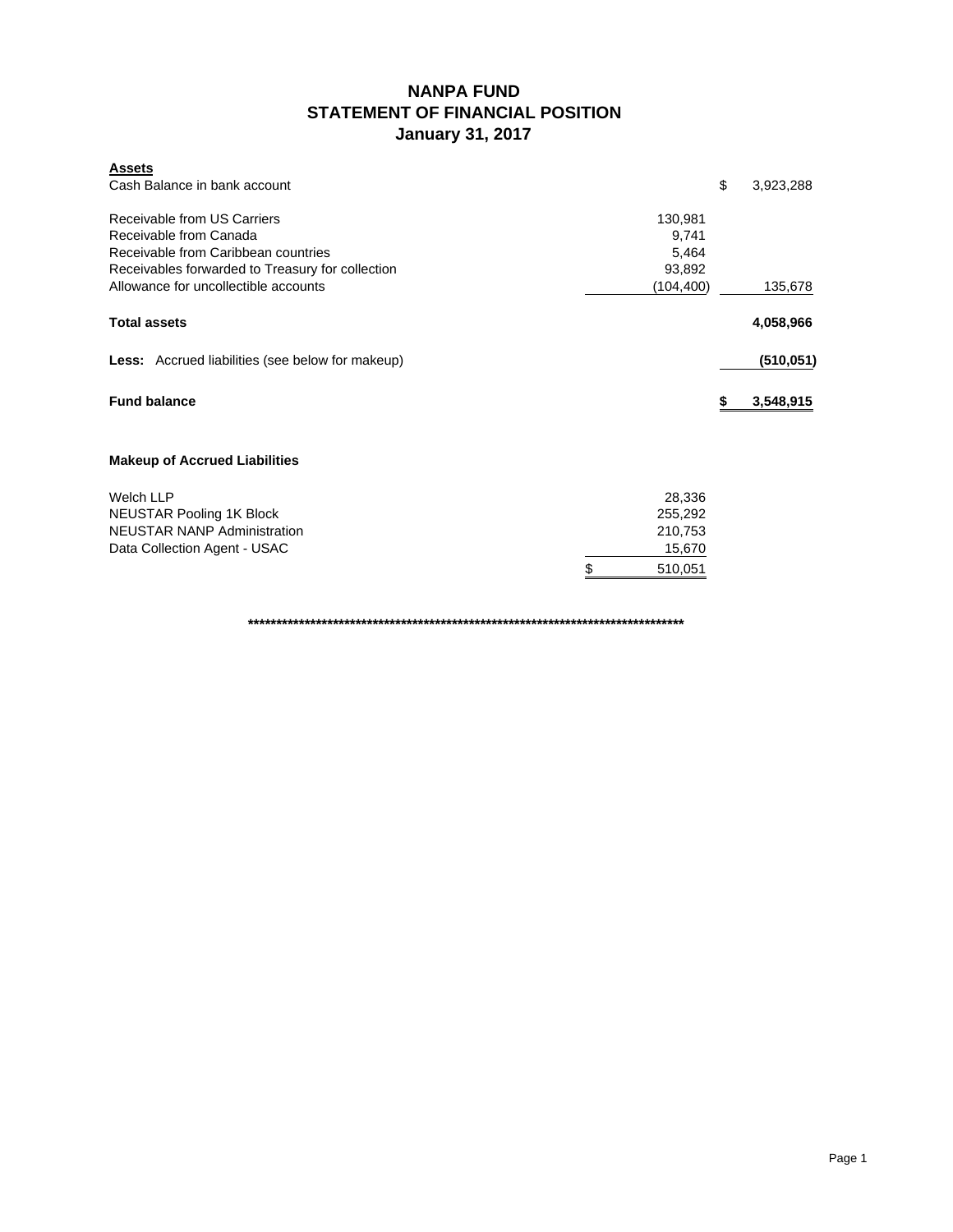#### **NANPA FUND FORECASTED STATEMENT OF CHANGES IN FUND BALANCE OCTOBER 2016 TO SEPTEMBER 2017**

|                                                |      |                      |                      |                      |                      |                      |                      |                      |                      |                      |                                          |                    |                          |                     |               | <b>Variance between</b> |
|------------------------------------------------|------|----------------------|----------------------|----------------------|----------------------|----------------------|----------------------|----------------------|----------------------|----------------------|------------------------------------------|--------------------|--------------------------|---------------------|---------------|-------------------------|
|                                                |      | <b>Actual</b>        |                      |                      |                      |                      |                      | <b>Budget</b>        |                      |                      | forecasted results<br>and budget at Sept |                    |                          |                     |               |                         |
|                                                |      | Oct-16               | Nov-16               | Dec-16               | Jan-17               | <b>Feb-17</b>        | Mar-17               | Apr-17               | May-17               | Jun-17               | <b>Jul-17</b>                            | Aug-17             | <b>Sep-17</b>            | <b>Total</b>        | <b>Budget</b> | 30/17                   |
| Revenue                                        |      |                      |                      |                      |                      |                      |                      |                      |                      |                      |                                          |                    |                          |                     |               |                         |
| <b>International Contributions</b><br>Canada   | (1)  | 19,483               | 9,742                | 9,741                | 9,741                | 9,741                | 9,741                | 9,741                | 9,741                | 9,741                | 9,741                                    | 9.741              |                          | 116,894             | 116,894       |                         |
| Caribbean countries                            | (1)  | 24,439               | $\sim$               |                      |                      |                      |                      |                      | $\sim$               | $\sim$               |                                          |                    |                          | 24,439              | 24,439        |                         |
| <b>Total International Contributions</b>       |      | 43,922               | 9,742                | 9,741                | 9.741                | 9,741                | 9,741                | 9,741                | 9,741                | 9,741                | 9.741                                    | 9.741              | $\overline{\phantom{a}}$ | 141,333             | 141,333       |                         |
| Domestic Contributions - US carriers           | (1)  | 4,440,157            | 141,285              | 142,274              | 144,440              | 142,291              | 142,291              | 142,291              | 142,291              | 142,291              | 142,291                                  | 142,291            | $\overline{\phantom{a}}$ | 5,864,193           | 5,775,123     | 89,070                  |
| Late filing fees for Form 499A                 | (2)  | 2,300                | (800.00)             | 800                  | $\sim$               | $\sim$               | $\sim$               | $\sim$               | $\sim$               | $\sim$               | $\sim$                                   |                    | 80,000                   | 82,300              | 80,000        | 2,300                   |
| Interest income                                | (3)  | 470                  | 587                  | 904                  | 388                  | 417                  | 417                  | 417                  | 417                  | 416                  | 416                                      | 416                | 416                      | 5,681               | 5,000         | 681                     |
| <b>Total revenue</b>                           |      | 4,486,849            | 150,814              | 153,719              | 154,569              | 152.449              | 152,449              | 152,449              | 152,449              | 152,448              | 152,448                                  | 152.448            | 80.416                   | 6,093,507           | 6,001,456     | 92,051                  |
|                                                |      |                      |                      |                      |                      |                      |                      |                      |                      |                      |                                          |                    |                          |                     |               |                         |
| <b>Expenses</b><br><b>NANPA Administration</b> | (4)  | 241,963              | 209,832              | 212,034              | 210,753              | 212,364              | 212,364              | 189,864              | 189,864              | 189,864              | 195,561                                  | 195,560            | 202,122                  | 2,462,145           | 2,425,461     | 36,684                  |
| 1K Block Pooling                               | (5)  | 353,567              | 257,865              | 255,403              | 255,291              | 258,989              | 258,989              | 258,989              | 258,989              | 258,989              | 258,989                                  | 258,989            | 258,988                  | 3,194,037           | 3,107,867     | 86,170                  |
| <b>Billing and Collection</b>                  |      |                      |                      |                      |                      |                      |                      |                      |                      |                      |                                          |                    |                          |                     |               |                         |
| Welch LLP                                      | (6)  | 28,336               | 28,336               | 28,336               | 28,336               | 31,169               | 31,169               | 31,169               | 31,169               | 31,169               | 31,169                                   | 31,169             | 31,169                   | 362,696             | 374,028       | (11, 332)               |
| Data Collection Agent                          | (7)  | 5,806                | 5,328                | 7.508                | 8,162                | 5,754                | 5,754                | 5,754                | 5,754                | 5,754                | 5,754                                    | 5,754              | 5,754                    | 72,836              | 69,950        | 2,886                   |
| <b>Annual Operations Audit</b>                 | (8)  | $\sim$               | $\sim$               | $\sim$               | 46,000               | $\sim$               |                      | ٠                    | $\sim$               |                      | ۰.                                       |                    |                          | 46,000              | 47,000        | (1,000)                 |
| <b>Bank Charges</b>                            | (9)  | 4,132                | 6,031                | 5,171                | 3,185                | 3,083                | 3,083                | 3,083                | 3,083                | 3,083                | 3,083                                    | 3,083              | 3,083                    | 43,183              | 37,000        | 6,183                   |
| Carrier Audits                                 | (10) | $\sim$               | $\sim$               | н.                   | <b>CONTRACTOR</b>    | $\sim$               | $\sim$               | . н.                 | 300,000              | . .                  | $\sim$                                   | . .                |                          | 300,000             | 300,000       |                         |
| Bad debt expense                               | (11) | 5.648                | 3,287                | 29,958               | 8,096                | 3,333                | 3,333                | 3,333                | 3,333                | 3,333                | 3,333                                    | 3,333              | 3,333                    | 55,783              | 40,000        | 15,783                  |
| <b>Total expenses</b>                          |      | 628,156              | 504,105              | 538,410              | 559,823              | 514,692              | 514,692              | 492,192              | 792,192              | 492,192              | 497,889                                  | 497,888            | 504,449                  | 6,536,680           | 6,401,306     | 135,374                 |
| Net revenue (expenses)                         |      | 3,858,693            | 353,291)             | 384,691)             | 405,254)             | 362,243)             | 362,243)             | 339,743) (           | 639,743)             | 339,744)             | 345,441) (                               | 345,440) (         | 424,033)                 | 443,173) (          | 399,850)      | (43, 323)               |
| Opening fund balance                           |      | 833.458              | 4,692,151            | 4,338,860            | 3,954,169            | 3,548,915            | 3,186,672            | 2,824,429            | 2,484,686            | 1,844,943            | 1,505,199                                | 1,159,758          | 814,318                  | 833,458             | 899,850       | (66, 392)               |
| <b>Closing fund balance</b>                    |      | 4,692,151            | 4,338,860            | 3,954,169            | 3,548,915            | 3,186,672            | 2,824,429            | 2,484,686            | 1,844,943            | 1,505,199            | 1,159,758                                | 814,318            | 390,285                  | 390,285             | 500,000       | (109, 715)              |
|                                                |      |                      |                      |                      |                      |                      |                      |                      |                      |                      |                                          |                    |                          |                     |               |                         |
| Fund balance makeup:                           |      |                      |                      |                      |                      |                      |                      |                      |                      |                      |                                          |                    |                          |                     |               |                         |
| Contingency<br>Surplus                         |      | 500,000<br>4,192,151 | 500,000<br>3,838,860 | 500,000<br>3,454,169 | 500,000<br>3,048,915 | 500,000<br>2,686,672 | 500,000<br>2,324,429 | 500,000<br>1,984,686 | 500,000<br>1,344,943 | 500,000<br>1,005,199 | 500,000<br>659,758                       | 500,000<br>314,318 | 500,000<br>109,715       | 500,000<br>109,715) | 500,000       |                         |
|                                                |      | 4,692,151            | 4,338,860            | 3,954,169            | 3,548,915            | 3,186,672            | 2,824,429            | 2,484,686            | 1,844,943            | 1,505,199            | 1,159,758                                | 814,318            | 390,285                  | 390,285             | 500,000       |                         |
|                                                |      |                      |                      |                      |                      |                      |                      |                      |                      |                      |                                          |                    |                          |                     |               |                         |

**(1)** The US carrier contributions for the period from October 2016 to September 2017 and the International contributions are based upon actual billings.

(2) These fees represent the \$100 late filing fee charged to those companies that do not file the Form 499A by the due date.

**(3)** Interest income projections are estimates

(4) The cost of NANP administration is based on the contract in force until June 2017. Estimates are used for July to September 2017. \$130,000 is also added for potential change orders anticipated to be issued by Sep 2017.

(5) The cost for 1K Block Pooling Administration is based on the contract in force until July 14, 2017. Estimates based on the existing contract amounts are used for July 15, 2017 to September 30, 2017.

(6) The cost of B&C Agent is based on the current interim contract with Welch LLP in force until December 31, 2016 plus 10% as recommended by the FCC.

(7) The expense for the Data Collection Agent is based on estimate of costs by USAC.

**(8)** The expense for the annual operations audit performed by Ernst & Young LLP is based on the quote given.

**(9)** Bank fees are an expense to the Fund.

**(10)** The budget allowed \$300,000 for carrier audits.

**(11)** The allowance covers all accounts considered potentially uncollectible at January 31, 2017.

#### **Assumptions: Reconciliation of forecast at September 30, 2017 to budget**

| Budgeted fund balance at September 30, 2017 - contingency                                                                                                | 500,000            |
|----------------------------------------------------------------------------------------------------------------------------------------------------------|--------------------|
| Decrease in fund balance between budget period                                                                                                           | (66, 392)          |
| Additional billings over estimate from budget                                                                                                            | 89,070             |
| Late filing fees (reversal) for Form 499A                                                                                                                | 2,300              |
| Underestimate of interest earned to date compared to budget                                                                                              | 681                |
| NANP Admin - difference between budget and actual contract awarded due to<br>variable travel costs                                                       | (237)              |
| NANP Admin - change orders issued                                                                                                                        | (36, 447)          |
| Additional billings from B & C Agent due to renewal of contract                                                                                          | 11,332             |
| Data Collection fees - Adjustment to actual from budget                                                                                                  | (2,886)            |
| Bad debts - Adjustment to actual from budget<br>IK Block Pooling - difference between budget and actual contract awarded due to<br>variable travel costs | (15, 783)<br>9,030 |
| Pooling change orders                                                                                                                                    | (95, 200)          |
| Carrier audits that will not be performed                                                                                                                |                    |
| Operations Audit - Adjustment to actual from budget                                                                                                      | 1,000              |
| Bank fees - Adjustment to actual from budget                                                                                                             | (6, 183)           |
| Forecasted fund balance at September 30, 2017                                                                                                            | 390,285            |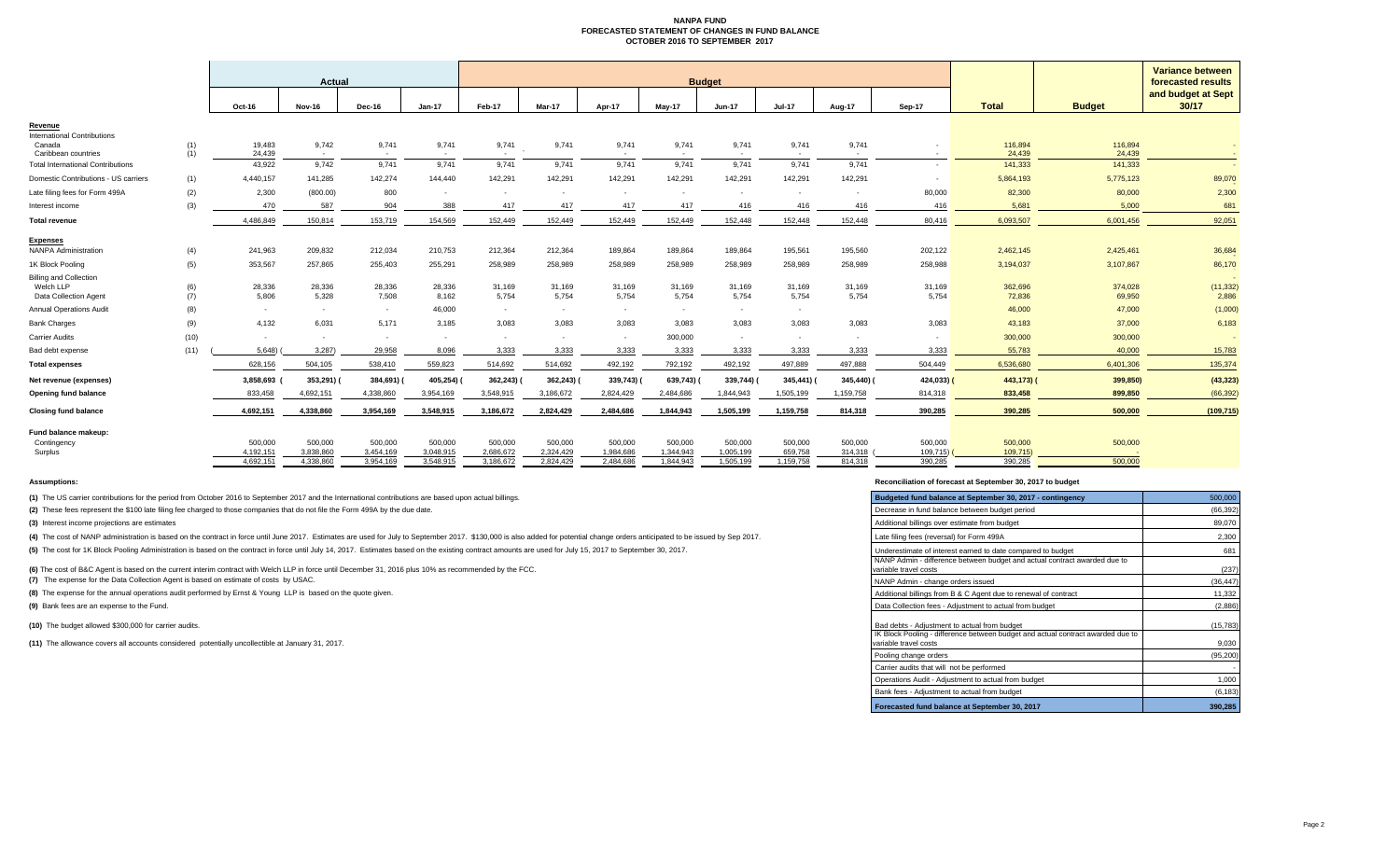#### **CURRENT AND FORECASTED LIABILITIES**

|                                                                                               |                                     |                                                 | Current       |         |               |         |               |               |               |  |
|-----------------------------------------------------------------------------------------------|-------------------------------------|-------------------------------------------------|---------------|---------|---------------|---------|---------------|---------------|---------------|--|
|                                                                                               |                                     |                                                 | <b>Jan-17</b> | Feb-17  | <b>Mar-17</b> | Apr-17  | <b>May-17</b> | <b>Jun-17</b> | <b>Jul-17</b> |  |
| <b>NEUSTAR - NANPA Administration</b>                                                         |                                     |                                                 | 210,753       | 212,364 | 212,364       | 189,864 | 189,864       | 189,864       | 195,561       |  |
| - Payment authorized by the FCC in January<br>November 2016<br>December 2016                  | 209,832<br>212,034<br>\$<br>421,866 |                                                 |               |         |               |         |               |               |               |  |
| - Authorization by the FCC has not been received for payment                                  |                                     |                                                 |               |         |               |         |               |               |               |  |
| January 2017                                                                                  |                                     | 210,753                                         |               |         |               |         |               |               |               |  |
| <b>NEUSTAR -1K Block Pooling</b>                                                              |                                     |                                                 | 255,292       | 258,989 | 258,989       | 258,989 | 258,989       | 258,989       | 258,989       |  |
| - Payment authorized by the FCC in January<br>December 2016                                   | 255,403<br>\$                       |                                                 |               |         |               |         |               |               |               |  |
| - Authorization by the FCC has not been received for payment<br>January 2017                  |                                     | \$<br>255,292                                   |               |         |               |         |               |               |               |  |
| Welch LLP - Billing & Collection Agent                                                        |                                     |                                                 | 28,336        | 31,169  | 31,169        | 31,169  | 31,169        | 31,169        | 31,169        |  |
|                                                                                               |                                     |                                                 |               |         |               |         |               |               |               |  |
| - Payment authorized by the FCC in January<br>December 2016                                   | 28,336<br>$\frac{1}{2}$             |                                                 |               |         |               |         |               |               |               |  |
| - Authorization by the FCC has not been received for payment<br>January 2017                  |                                     | 28,336<br>\$                                    |               |         |               |         |               |               |               |  |
| <b>USAC - Data Collection Agent</b><br>- Payment authorized by the FCC in January             |                                     |                                                 | 15,670        | 5,754   | 5,754         | 5,754   | 5,754         | 5,754         | 5,754         |  |
| November                                                                                      | 5,328                               |                                                 |               |         |               |         |               |               |               |  |
| - Authorization by the FCC has not been received for payment<br>December 2016<br>January 2017 |                                     | 9,916<br>5,754<br>$\frac{3}{2}$<br>\$<br>15,670 |               |         |               |         |               |               |               |  |
| <b>Carrier audits</b>                                                                         |                                     |                                                 |               |         |               |         | 300,000       |               |               |  |
| Ernst & Young LLP- Annual operations audit                                                    |                                     |                                                 |               |         |               |         |               |               |               |  |
| <b>Bank Fees</b>                                                                              |                                     |                                                 |               | 3,083   | 3,083         | 3,083   | 3,083         | 3,083         | 3,083         |  |
|                                                                                               |                                     |                                                 |               |         |               |         |               |               |               |  |
| Total                                                                                         |                                     |                                                 | 510,051       | 511,359 | 511,359       | 488,859 | 788,859       | 488,859       | 494,556       |  |